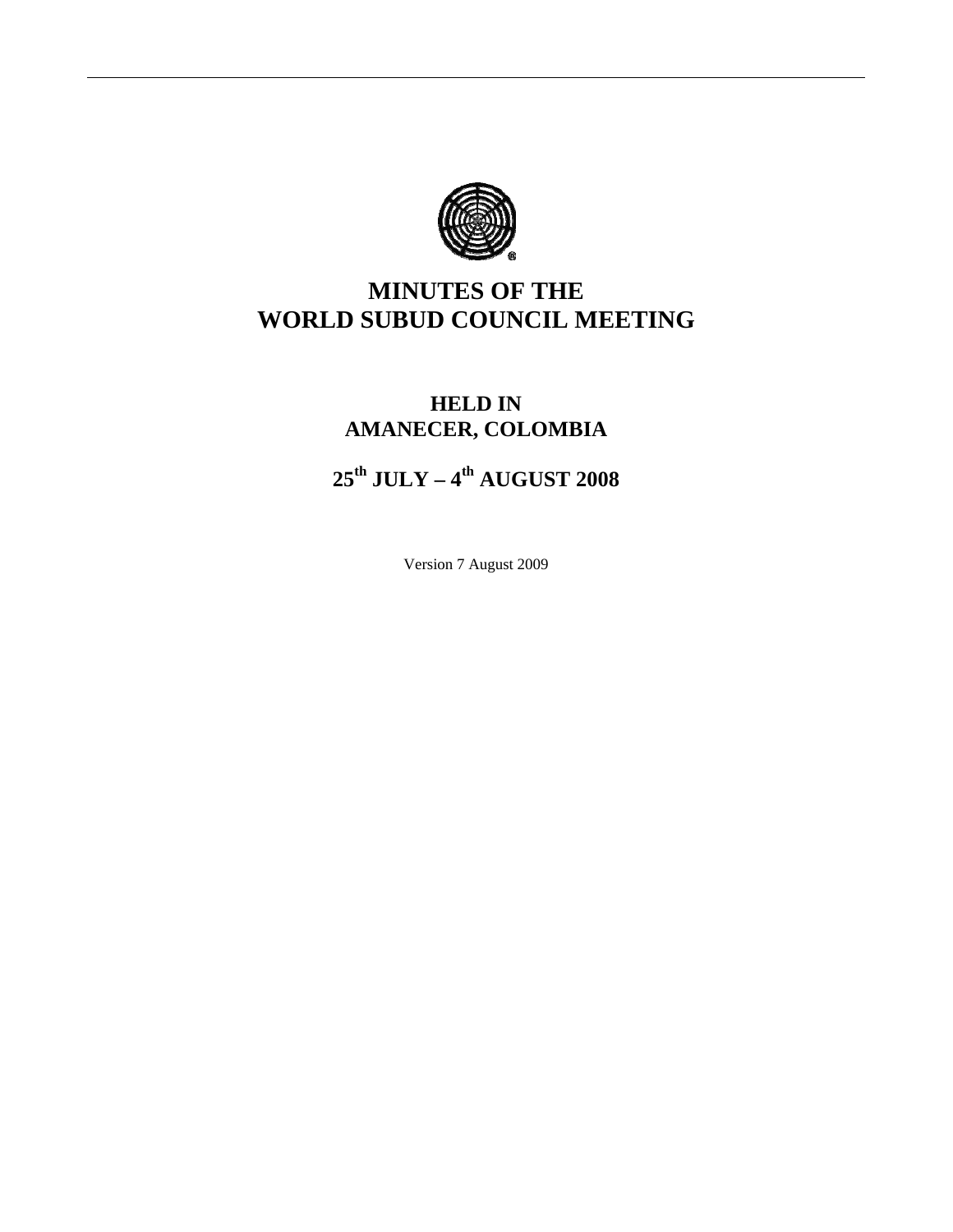| <b>CONTENTS</b>                                                                  | Page |
|----------------------------------------------------------------------------------|------|
|                                                                                  |      |
|                                                                                  |      |
|                                                                                  |      |
|                                                                                  |      |
|                                                                                  |      |
|                                                                                  |      |
|                                                                                  |      |
|                                                                                  |      |
|                                                                                  |      |
|                                                                                  |      |
|                                                                                  |      |
|                                                                                  |      |
|                                                                                  |      |
|                                                                                  |      |
|                                                                                  |      |
|                                                                                  |      |
| 17. 2007 COMPACT WORLD SUBUD COUNCIL MEETING MINUTES ------------------------ 15 |      |
|                                                                                  |      |

#### ATTENDEES:

| WSA ChairladyOsanna Vaughn                                                              | Affiliate and Activity Coordinators:       |
|-----------------------------------------------------------------------------------------|--------------------------------------------|
| WSA Deputy ChairFrederic Richard                                                        | SDIA Chairman Sharifin Gardiner            |
| WSA Exec. ChairGarrett Thomson                                                          | SICA Chairperson Olivia Moyano             |
| WSA Exec. Vice-ChairMaya Bernardes                                                      | SYAI Co-Chairperson  Hamilton Manley       |
| WSA TreasurerSamuel Simonsson                                                           | SIHA CoordinatorMaxwell Fraval             |
| WSA Secretary Julia Hurd                                                                |                                            |
|                                                                                         | MSF Chair and Trustees Olvia Reksodipoetro |
| Zonal Representatives:                                                                  |                                            |
| Zone 1/2Renata Peek                                                                     |                                            |
| Zone 3 Reinbrand Visman                                                                 |                                            |
|                                                                                         |                                            |
|                                                                                         | Apologies:                                 |
|                                                                                         | Zone 5/6 RepresentativeLateef Dada Bashua  |
| Zone 9 Elisa Sanchez Caballero                                                          | SES ChairpersonSachlan Fraval              |
|                                                                                         | SYAI Co-Chairperson Rhyana Blakeley        |
| Aides Internationaux:                                                                   | SICA Vice-Chair Hassan Landen              |
| Aire I: Asmaniah Fraval, Judy Gibb, Raina                                               | Area 1 International Helpers:              |
| McKechnie, Robert Goonetilleke                                                          |                                            |
| Aire II: Heloise Jackson, Farah Czwiertnia, Lora                                        |                                            |
| Bilger, Andrew Holloway, Jorge Guerin, Lavasir                                          | Area III International Helper:             |
| Nordrum                                                                                 |                                            |
| Aire III: Dorotea de Arenas, Sarah Becker, Emmanuel MSF Trustee  Ismana Sumohadiwidjojo |                                            |

Aronie, Paul Roberge, Mattheus Kaslan

2 of 16

MSF Trustee/Treasurer.....Leonard van Willenswaard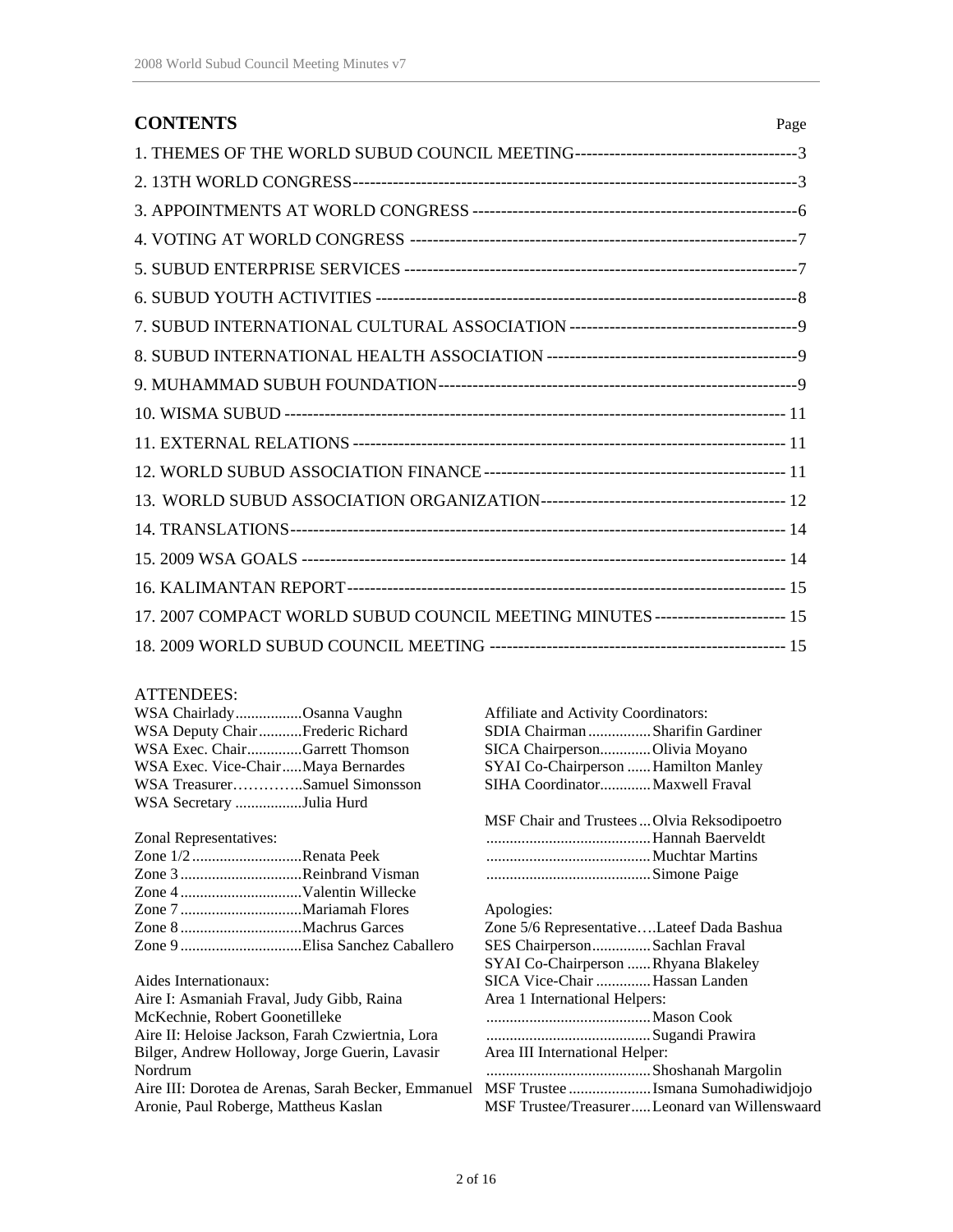## **1. THEMES OF THE WORLD SUBUD COUNCIL MEETING**

## 1.1 OPENING STATEMENTS:

In her opening words Osanna Vaughn, World Subud Association Chairlady, asked the council to hold the America's Gathering in their feelings and read Ibu Rahayu's message. See attachment 1. Osanna welcomed Lavasir Nordrum as new International Helper for Area 2.

## 1.2 WORLD SUBUD ASSOCIATION DIRECTORS' POINTS:

During the meeting the World Subud Association (WSA) Directors noted certain points regarding the organization.

- We need more clarity concerning the work of the World Subud Association. What are we doing and why? In some respects the World Subud Association is an organization that provides services to its members and in other respects it is a mission driven organization.
- In some Zones the Zonal Council hardly functions. This requires a re-evaluation of how democracy should work in Subud.
- The Zone Representatives function as both Zone Representatives and as decision makers within the World Subud Council or as World Subud Association Directors. This is a large work load for a volunteer and some legal responsibilities are not yet clear.

## 1.3 USING ONE'S INNER GUIDANCE:

At various points during the meetings Osanna Vaughn, Frederic Richard and Garrett Thomson raised, in different ways, the need to take a close look at the inner and outer aspects of Subud and helper/committee work. One of the main aims of the Subud organisation is to facilitate a learning process on the benefits and use of the latihan and to put the latihan into practice in their everyday lives, but this aspect of our work exists in a grey area that is not adequately covered by existing helper/committee/wing functions. The inner finds expression in the outer life of Subud members and consequently our organizational culture needs to embrace these grey areas that at the moment are not being addressed sufficiently. This indicates the need for spaces for systematic sharing of putting the latihan into practice or using one's inner guidance in everyday life, for learning to work together, for helper development, and for closer helper/committee relationships.

## **2. 13TH WORLD CONGRESS**

## 2.1 CONGRESS CONTENT:

It was agreed that the role of Congress should be more directed toward the priorities and policies for the development of Subud internationally and the needs of Subud members rather than the management issues best handled by the council and the executive. Congress should set a few priority goals and strategies for the forthcoming period; in this way delegates should not be swamped with too much work and information. Accordingly, the following points were agreed:

a) Working Parties: WSC recommends that there be a maximum of five working parties at Congress. A working party is a working group of delegates established by Congress dedicated to answering a particular set of questions with observers in attendance. The five suggested working parties are (1) the use and benefits of the latihan (including helper work) (2) supporting endeavors, projects and enterprises, (3) being present in the world (4) strengthening the organization and (5) a shorter working party on finance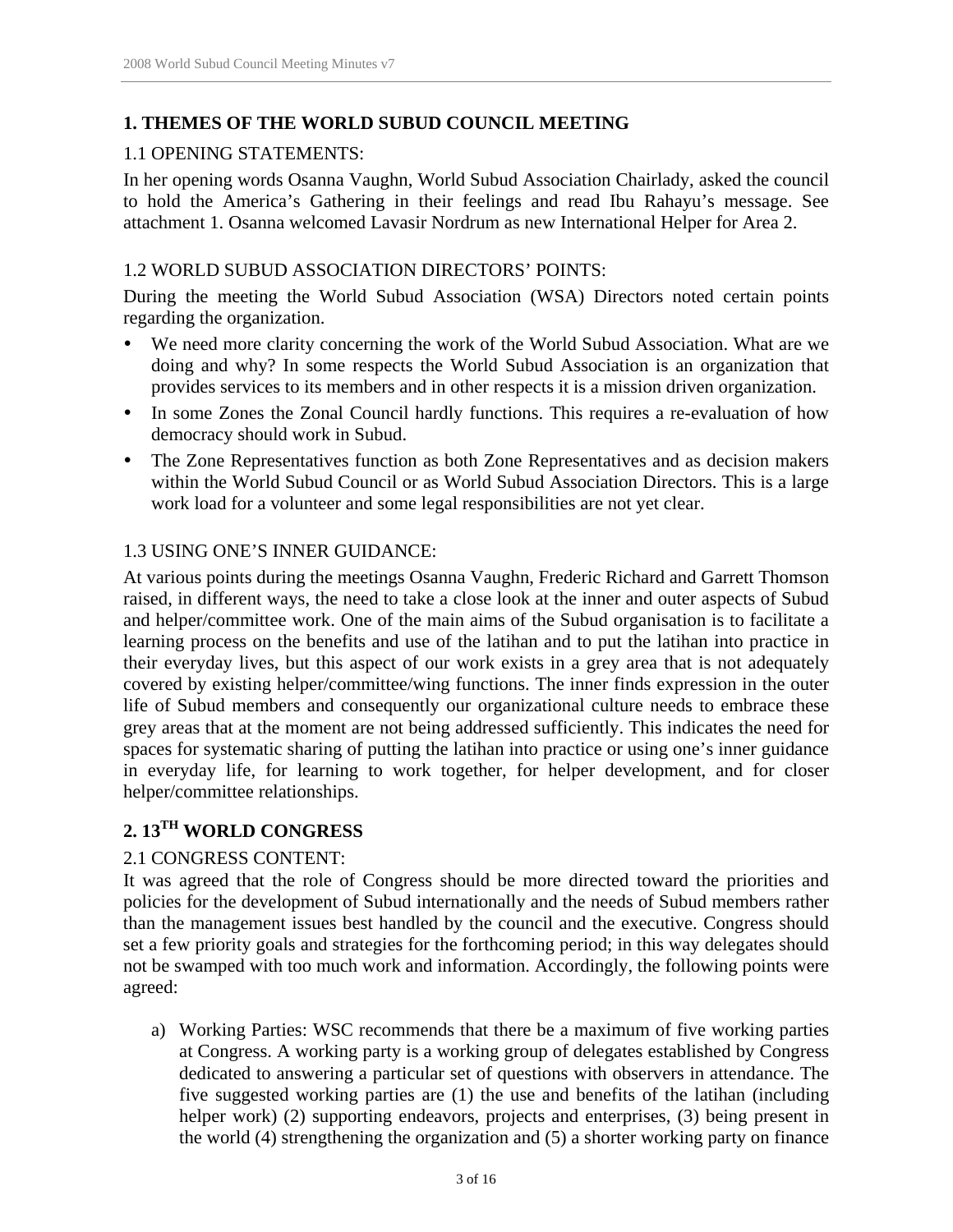possibly together with MSF.

- b) Workshops: Whereas past Congresses had encouraged a free space for informal workshops on more or less any topic whatsoever, it was agreed that for the next Congress, there would be WSA sponsored workshops directed towards the needs of the development of Subud. These workshops would be experiential, interactive, and dedicated to major themes such as: the use of the latihan in everyday life, sharing experiences, developing projects, and capacity building.
- c) The WSA executive will work with the 'wings' to develop a unified Congress program regarding workshops.
- d) Recommendations from Workshops: WSA workshops (as opposed to working parties) that have recommendations for the organization would send those recommendations to the new World Subud Council rather than to the Congress Plenary in order to keep the work of Congress to a minimum.
- e) WSA member countries will be invited to make suggestions regarding the content of congress.

## 2.2 CONGRESS PROGRAM:

It is agreed that the delegates' program for Congress would follow two kejiwaan days and will be concentrated in nine days of work to be followed by a Gathering. It was noted that the delegate program would not be confused with the general Congress program. The attached draft outline for the delegate program was agreed. See attachment 2, "Delegate Program."

It was noted that members who only want to attend the delegates' program need only visit New Zealand for nine days but it was agreed that registration for less than 15 days would not be discounted.

#### 2.3 CONGRESS BUDGET:

World Subud Council agrees that the World Subud Association cannot afford to make a loss during the Congress. This does not mean, however; that the WSA needs to make a surplus. The break even point was agreed at 1200 fee paying members. The maximum 100% registration fee is set at 970 NZ excluding Goods and Services Tax (GST) with a maximum early registration discount of 10%. The average fee could be 750 NZ excluding GST.

World Subud Council asks the executive to review and reduce the expenditure budget and to review other sources of income with the Congress Organizing Team (COT) so that the budget is break-even with the above registration income figures, and to report back to the council once a preliminary budget has been decided. The Congress budget should be transparent. Any misunderstandings between the WSA executive and the COT will be referred to the WSA Chairlady. It is noted that the maximum expenditure for Congress should be 1,050,000 NZ. The executive will inform the directors if there are problems reaching the break-even point.

These decisions were taken after carefully considering the increase in oil prices. The International Air Transport Association (IATA) estimates that airfares could increase between 30% – 50% over the next twelve months. Airfares have only been rising slowly up to now because airlines purchase their fuel a year in advance. The WSC considered the attached estimated figures for Congress attendance provided by the executive. See attachment 3, "World Congress Attendance."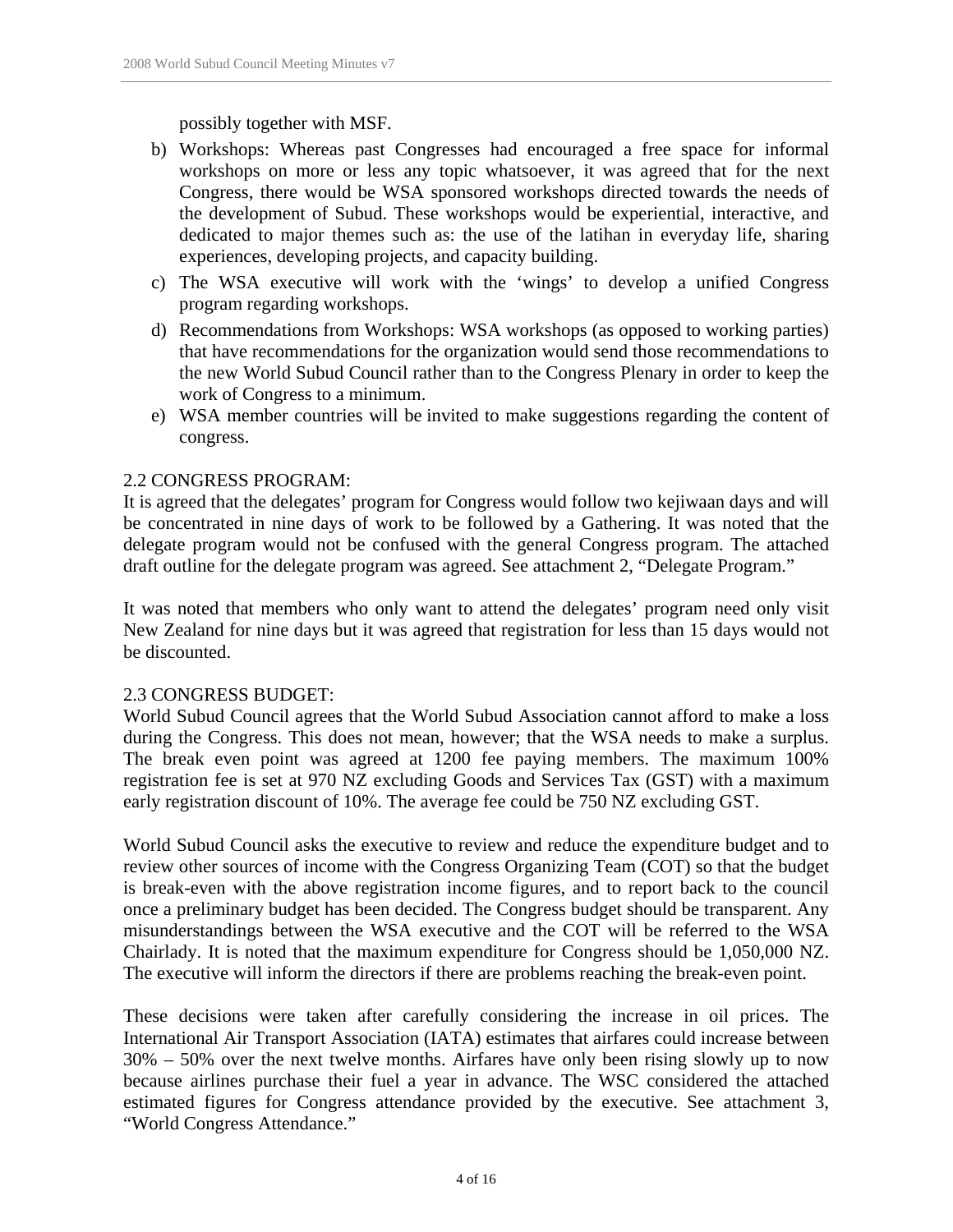Fees for countries with weaker currencies will be lower as shown in the attached registration fee schedule (attachment 4). WSA executive, in conjunction with the Zone Representatives, will determine which countries count for this lower registration fee category.

## 2.4 DELEGATE ATTENDANCE:

It was also noted that within the Congress budget there is a provision for 98,000 NZ at present for delegate attendance. It is estimated that on average each delegate would require 7000 NZ for total costs. The Zone Representatives provisionally identified the following countries requiring delegate support under the following categories:

- Category one (1) countries have a functioning national committee and at least one functioning Subud group. These countries are (Z1/2) Vietnam, Thailand, India, Iran, (Z4) Lithuania, Poland, Hungary, Ukraine, Moldova, Lebanon, (Z 5/6) Nigeria, RD Congo and Congo Brazzaville, (Z7) Suriname, Mexico, Cuba, (Z8) Colombia, Venezuela, Ecuador, (Z9) Peru, Chile, Argentina, and Brazil for a total of 23.
- Category two (2) countries are those without a functioning national committee but for which it is deemed important for the development of Subud in the country that someone attend the Congress as a delegate. These countries may include Bangladesh, Pakistan, the Balkans, Latvia, Czech Republic, Cyprus and Angola, for a total of around seven.

It is noted that the WSA will not be able to fund more than one delegate per country and that the above list is provisional only.

Zone 7 reported that they have a goal of raising 4000 USD, Zone 3 of 5000 Euros, and Zone 4 of 11,000 Euros. Based on the above figures it was estimated that the WSA needs to raise approximately a minimum of 25,000 Euros in addition to the allocation made for delegate support in the Congress budget and the amount raised by the zones.

Countries which are to receive a subsidy from the WSA for travel must try to submit the name of the delegate requiring subsidy to the WSA executive and their Zone Representative before January of 2009. WSA cannot guarantee that it will subsidize airfares after January of 2009 due to increased airfare prices.

WSC recommends to other WSA countries that delegate officials are identified before this date in order to take advantage of lower airfares.

## 2.5 DELEGATE ASSISTANCE:

The Zone Representatives agreed that the funds collected in their zones would be put into a virtual collective pool to ensure a fair representative of country delegates at Congress. The executive reported that Samuel Lesley in the UK had been appointed as delegate support coordinator for various activities. The collective pool and delegate coordinator will facilitate networking and cooperation.

## 2.6 DELEGATE PACKET:

The WSA executive will send Congress delegates an information pack on their work at Congress.

2.7 SELECTION PROCESS FOR 2014 WORLD CONGRESS: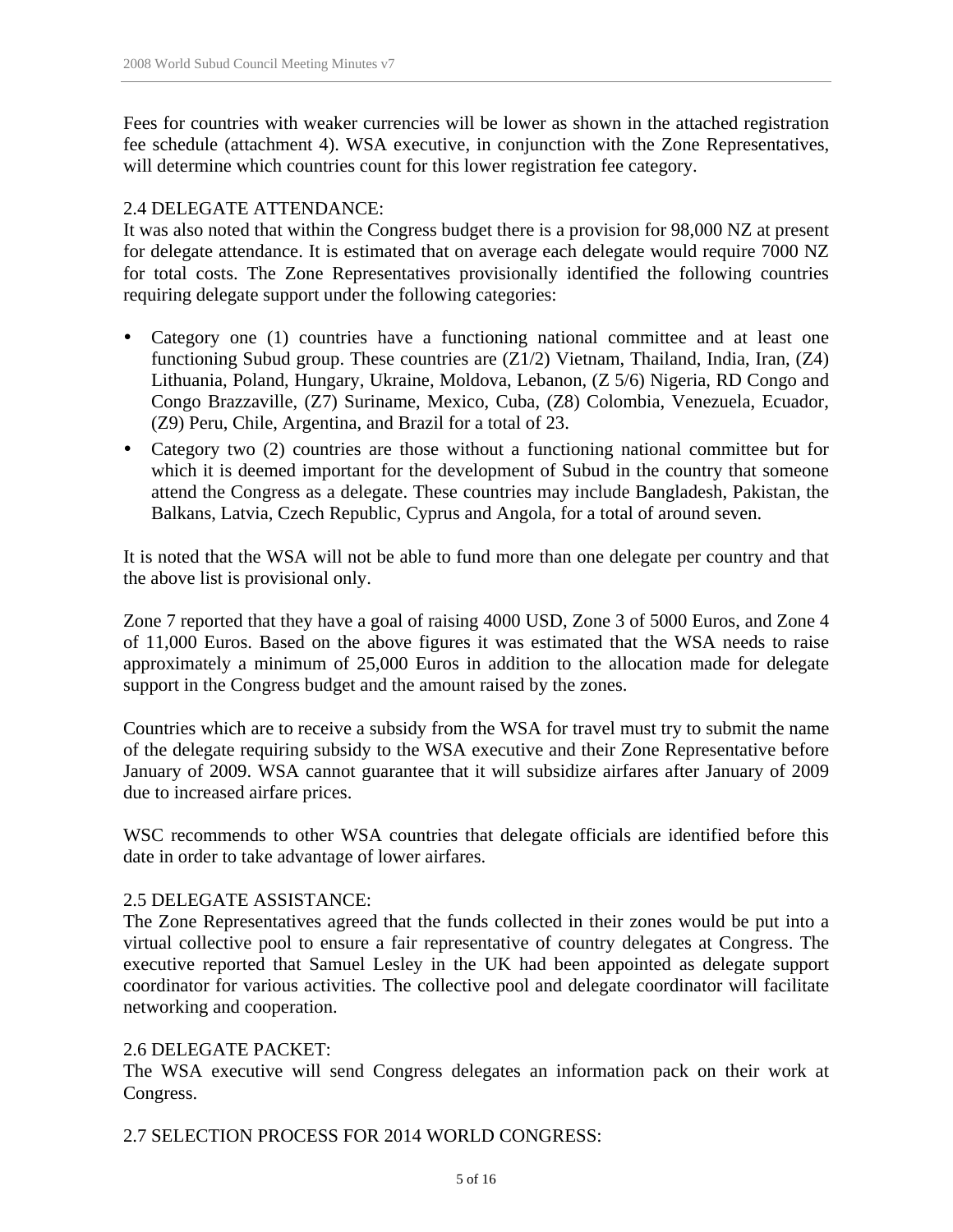Garrett suggested the following process for the selection of the 2014 world Congress site. The executive will ask countries to nominate themselves by the end of October 2008 and the WSA executive will work with those countries to develop comparable proposals by May 2009. WSA executive will develop clear criteria for evaluating the outer criteria for the different proposals. Garrett noted that we could reduce the workload on the bidding countries by focusing on the points required for the location decision and by having fewer extraneous questions. After May 2009 the executive will then prepare a recommendation for the council based on outer criteria. The WSC will then make a recommendation to the Congress based on outer criteria but this recommendation will be confidential until after the testing has been completed.

2.8 It was agreed that choosing for the site for the next world Congress and the selection of the next executive of the WSA are two distinct issues and the current executive will clarify this point in relevant correspondence and publications.

## **3. APPOINTMENTS AT WORLD CONGRESS**

#### 3.1 JOB DESCRIPTIONS AND CVS:

It was agreed that all appointments made by the World Subud Association during Congress require that candidates should have seen a job description before hand. It was also agreed that candidates for organizational positions would need to submit a CV or resume.

#### 3.2 APPOINTMENT TESTING:

It is agreed that the result of any testing done at Congress does not constitute the appointment of an officer. The role of testing is to help delegates to make appointment decisions.

#### 3.3 APPOINTMENT COORDINATION COMMITTEE:

It was agreed to nominate an appointment coordination committee that would outline the criteria and process for the nomination and selection for WSA organizational positions at Congress. This interim committee, consisting of Jorge Guerin, Samuel Simonsson and Reinbrand Visman, began its work during the council meeting and a preliminary report is attached. Osanna Vaughn and Maya Bernardes were involved in subsequent redrafting. See attachment 5, "Task Force: Election procedure for WSA and ISC Chairpersons."

In the case of last minute emergency candidates nominated during Congress, the appointments coordinating committee would ensure that due process is followed.

#### 3.4 SDIA, SICA AND SIHA NOMINATIONS:

The Subud International Cultural Association (SICA) and Subud International Health Association (SIHA) agreed to examine the recommendations from this committee to ensure uniformity of approach of all organizational positions during Congress.

Maxell Fraval reported that the incoming SIHA coordinator will be selected at Congress but not by Congress.

We attach a summary (attachment 6) of the procedures for the selection of candidates for testing and appointment as the chairperson of SDIA. The job description for the SDIA chair is also attached. (attachment 7).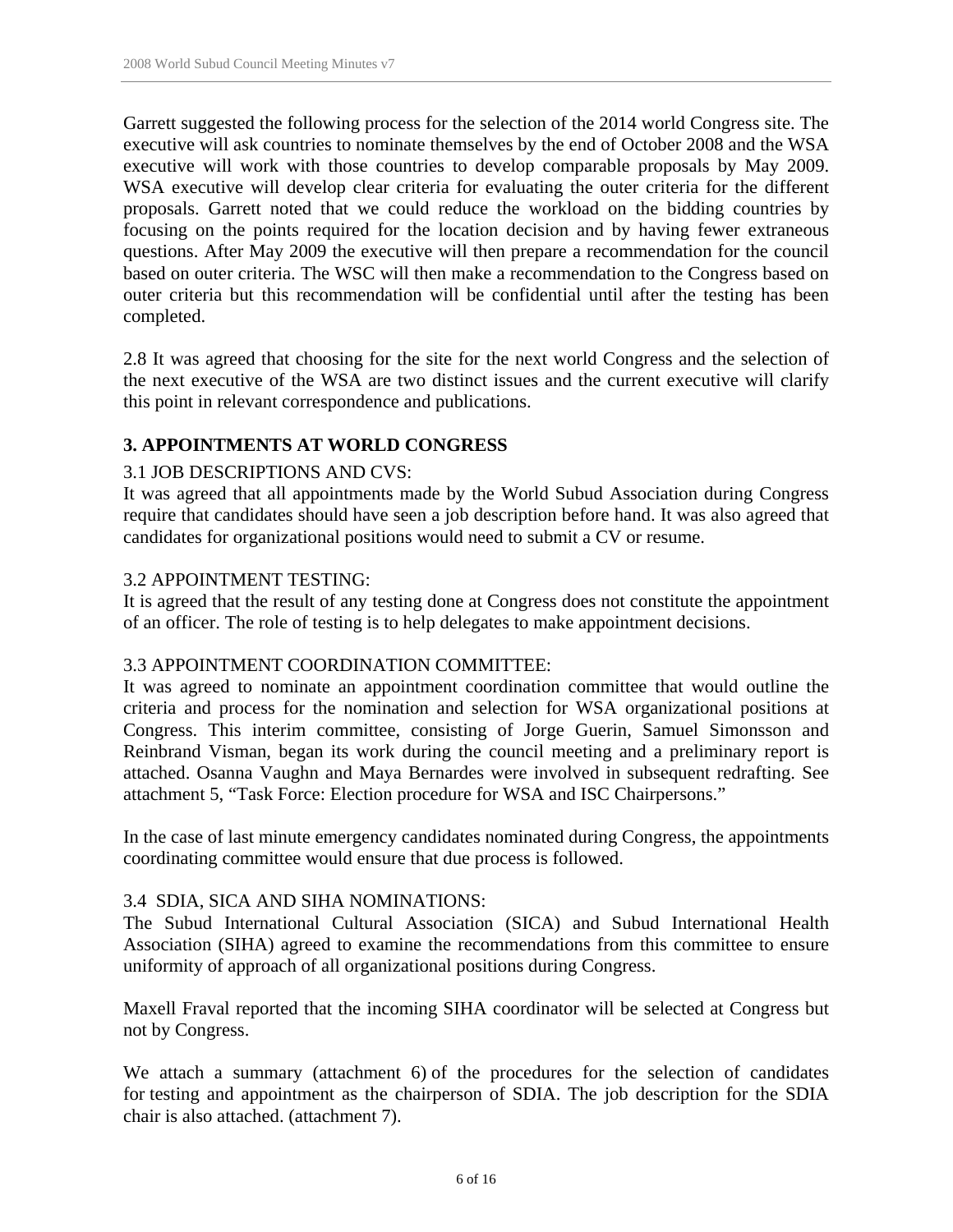It was agreed that the plenary testing and appointment of the new affiliate chairpersons (SDIA and SICA) would take place early during the Congress.

## 3.5 INTERNATIONAL HELPER APPOINTMENTS:

The International Helpers reported that they have a clear procedure for the appointment of new International Helpers during the Congress.

## 3.6 ZONE REPRESENTATIVE APPOINTMENTS:

Council recommends that the new Zonal Representatives should be appointed at least three months before the World Congress.

## **4. VOTING AT WORLD CONGRESS**

#### 4.1 DEFINITIONS:

A delegate is a person who must and can only vote according to the instructions received from his/her constituency.

A representative is a person who votes according to his or her own discretion having received input from his or her constituency.

## 4.2 ZONE REPRESENTATIVES DURING COUNCIL MEETINGS:

It is agreed that the Zonal Representatives at World Subud Council meetings are representatives in the above sense for the following reasons:

- a) The WSC makes decisions for the benefit and advancement of the World Subud Association as a whole and the WSC tries to work by consensus. These points require that WSC decisions involve a dialogue between the different viewpoints of the zones, which may involve testing.
- b) The WSC voting members are the WSA directors who are legally responsible for the WSA and this legal duty requires minimal discretion.
- c) There is also a discrepancy regarding the WSA chairperson being a director but not a voting member.

The above recommendation does not reduce the obligation that the Zonal representatives have to a) seek the input from their zonal councils, b) represent that input in discussions with other members of the WSC and c) in cases of conflict of opinion, to be transparent in their communication with the zonal council.

## 4.3 MEMBER DELEGATIONS DURING WORLD CONGRESS:

It is agreed that the World Subud Council recommends to the World Subud Association that the "WSA member delegations" at Congress are also representatives unless otherwise stipulated by the Congress of the country on various topics.

The reason for this recommendation is so that democratic processes of reaching consensus can take place during the Congress so that the decisions of Congress can take into account various viewpoints and interests from a wider perspective of the WSA as a whole rather than being predetermined before any discussion.

## **5. SUBUD ENTERPRISE SERVICES**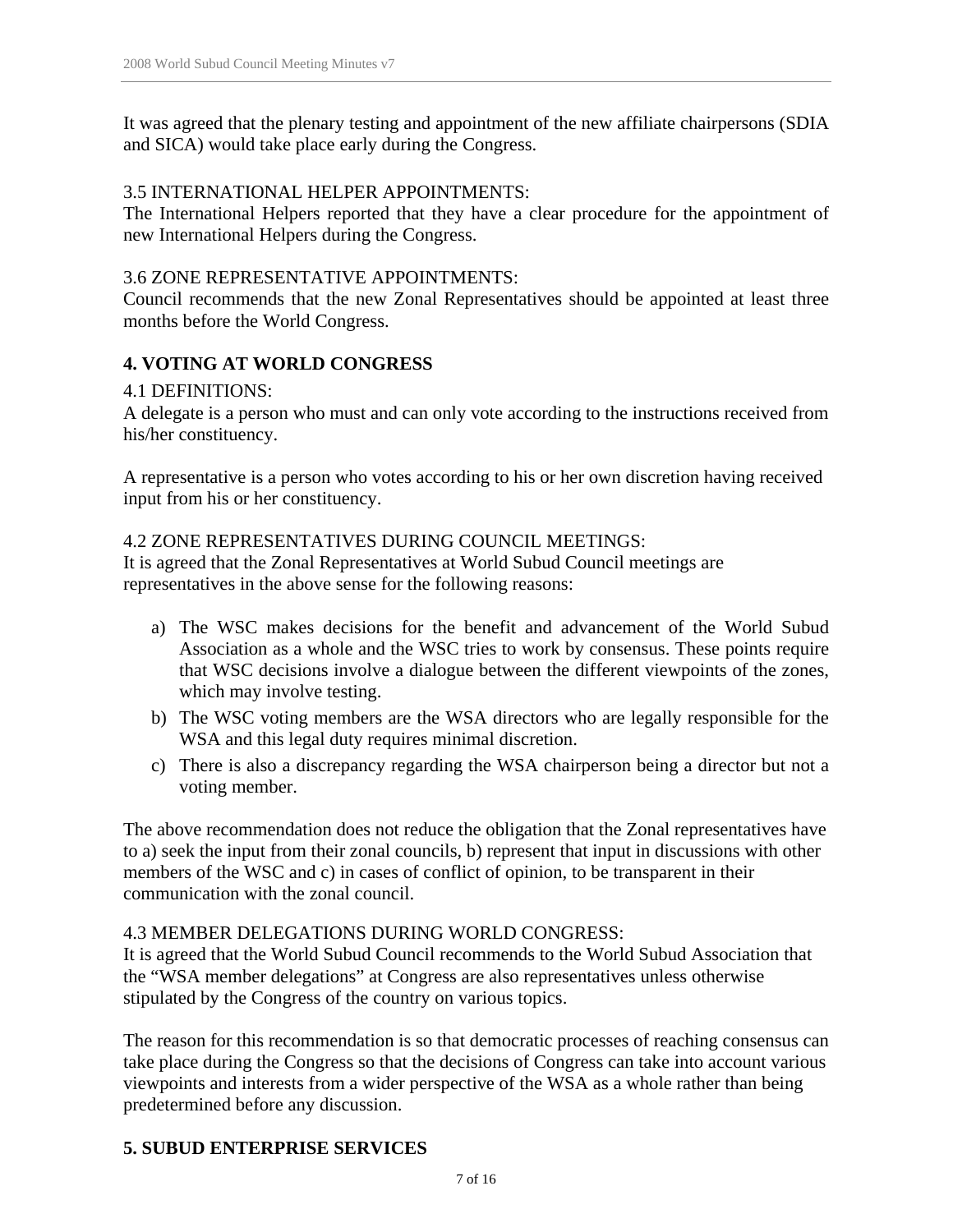#### 5.1 THE SES FUNCTION:

In view of the recent activity within the Americas and the need expressed by different countries, the WSA directors agreed to ask the executive to discover what the need for a Subud Enterprise Services (SES) function is and to enter into dialogue with national committees, the existing SES coordinator and interested persons about how this function can best be developed. It was felt that no SES function should be appointed at Congress until these needs are more clearly defined. Nevertheless, the WSC believes this to be an important function within the WSA.

The council thanked Sachlan Fraval for his work on SES International. Osanna, Maxwell, and Garrett reported on the ideas and work of Sachlan and in particular his instinct for the need of Subud members to put their talents into practice and his consideration that committees could encourage members, other than helpers, to do this. Osanna informed that she would be writing open letters more frequently on this subject. WSC also recommends that the name Subud Enterprise Services might be dropped.

## 5.2 PROJECTS, ENDEAVORS, AND ENTERPRISE:

During the Americas Gathering members from Chile, Mexico, the US, Colombia and other countries participated in a discussion about the future of enterprise in Area 3.

WSC agrees that the executive can invite Subud members to register their projects as such with the WSA. The council established a group to work with the executive on clarifying the purpose, criteria, and conditions of such a register. The group will consist of Mariamah Flores, Susannah Rosenthal, Maya Bernardes and Garrett Thomson.

## **6. SUBUD YOUTH ACTIVITIES**

#### 6.1 SYA FUNCTION:

During the Americas Gathering there were several meetings of young people which included dialogue with members of the WSC. Following these meetings and the recent youth meetings at La Source in France, it was agreed to reopen dialogue with young Subud members about the Subud Youth Activities function. Young people at these meetings wanted to have space within the international organization and rather than appoint two people to the SYA function the council felt it might be better to facilitate a broader network. For example, one suggestion is to have two SYA coordinators in each Area who would attend WSC meetings when they occur within their Area.

#### 6.2 SYA AT CONGRESS

The following suggestions are the results of a brainstorming session to find ways in which young Subud members could participate more actively in the Congress:

- a) Create a safe space in which there is the ability to play music
- b) Include special cultural events such as a fashion show
- c) Include something similar to the Congress TV in Innsbruck
- d) Include kejiwaan spaces for young people
- e) Include special activities and excursions such as the "Yes Quest"
- f) Include spaces for creative activities
- g) Include spaces for sports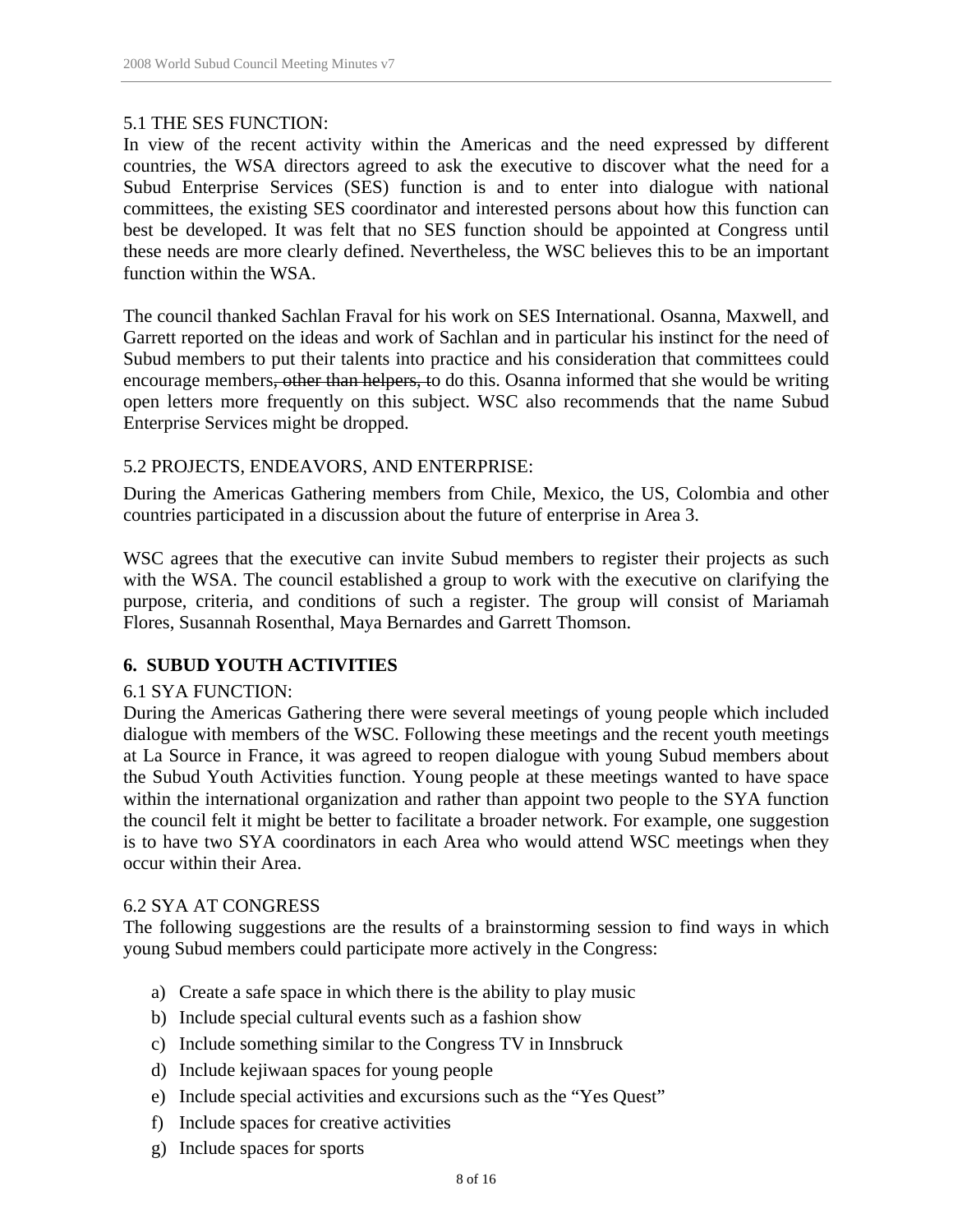- h) Create dialogue spaces within the Congress
- i) Possibly include a one-day social project
- j) Possibly include a special support team for young people

The WSC agreed to launch a fundraising appeal to raise \$30,000 USD to support the travel of young Subud members to Congress in Christchurch. This fund would be based on principles similar to the existing International Youth Travel Fund (IYTF) although supplementary criteria may be required for the special case of attending Congress. These criteria will be developed by the WSA executive and the existing IYTF coordinators. MSF kindly agreed to match these funds (see minute 9.9) and The *Guerrand-Hermès Foundation for Peace* (GHFP) will be approached as well.

WSC invites all young Subud members to participate fully in the activities and work of the 13<sup>TH</sup> Subud World Congress.

## **7. SUBUD INTERNATIONAL CULTURAL ASSOCIATION**

Susannah Rosenthal, interim SICA Board member, reported on eight goals for SICA leading up to the World Congress. See attachment 8, "SICA Goals to be Completed by World Congress."

## **8. SUBUD INTERNATIONAL HEALTH ASSOCIATION**

8.1 Maxwell Fraval, SIHA Coordinator, reported that the two days of meetings during the Gathering were successful and included a broad range of health practitioners.

8.2 Maxwell invites members to join the SIHA Steering Committee and to consider becoming the next SIHA coordinator. Another issue of "*Resonance*" will be out soon after a hiatus.

## **9. MUHAMMAD SUBUH FOUNDATION**

## 9.1 WSA/MSF RELATIONSHIP:

The WSA directors and the MSF trustees met on three occasions and one of the aims of these meetings was to review the WSA/MSF legal and working relationships following testing on the topic. In order to articulate the principles that underlie such a relationship, a working group was established consisting of Samuel Simonsson, Hannah Baerveldt, Frederic Richard, and Simone Paige. Their initial draft report is attached and was agreed by the WSA directors. See attachment 9, "Task Force: WSA/MSF Relationship."

Assets belonging to the Subud international organization which are held within MSF and YMS need to be identified as such.

## 9.2 NEW MSF TRUSTEE SELECTION:

During the informal joint MSF/WSA meetings in March in Kalimantan, a group was asked to establish the criteria and procedures for the selection of a new MSF trustee. This group consisted of Elisa Sanchez Caballero, Hannah Baerveldt, Frederic Richard, and Simone Paige. The group submitted the enclosed report and confidential dossiers for each of the seven qualified candidates. Each candidate was given a maximum of four possible points for five criteria. This information remained confidential so that the testing would be a distinct indicator. WSC thanks the committee for their work.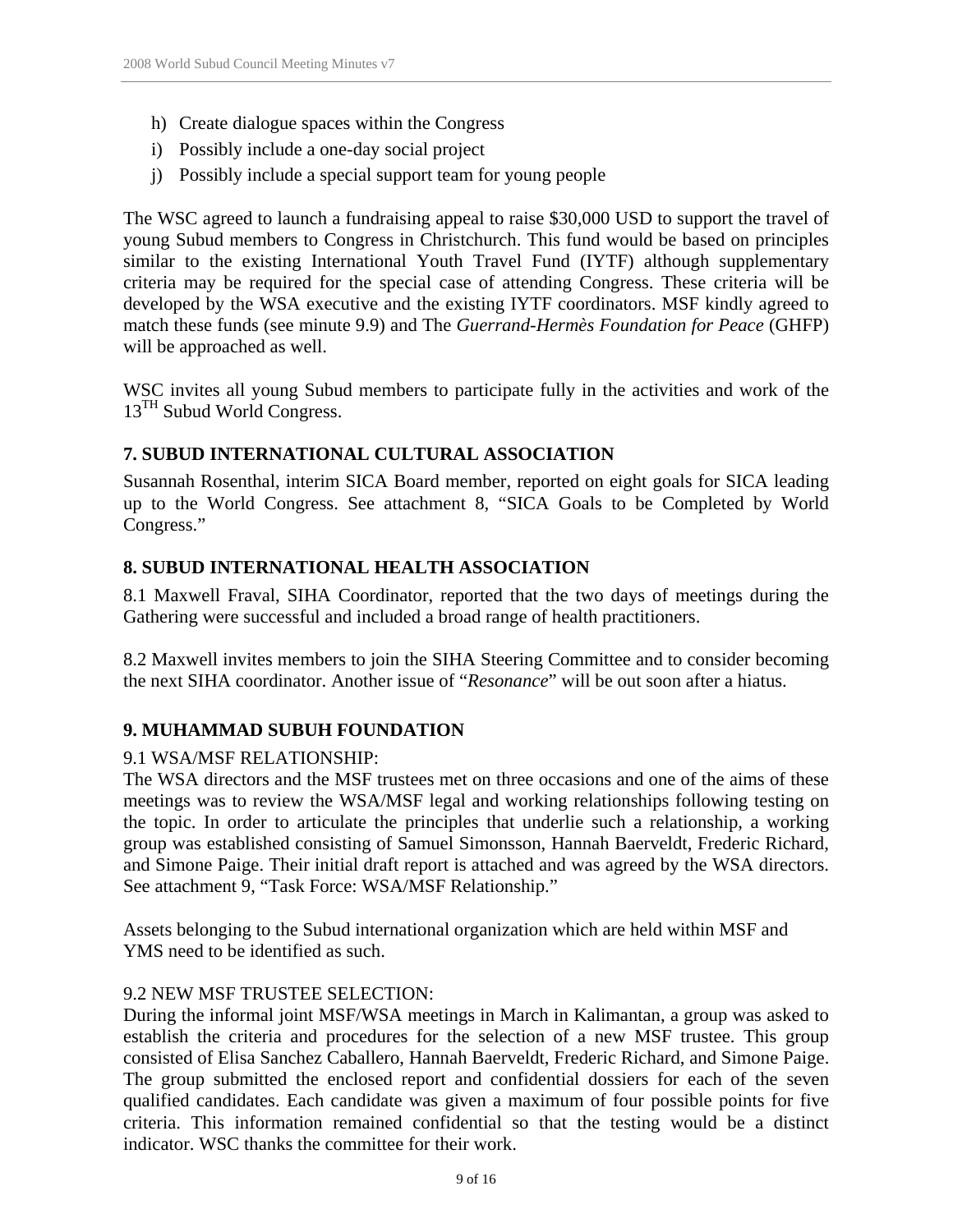Following these criteria, the WSA Directors appointed Dahlan Foah as interim MSF trustee replacing Rusdi Bustillo. See attachment 10, "MSF Trustee Selection Procedures."

9.3 It was noted that the MSF board had sought technical expertise in investment management with the new trustee, even so, it is also considered essential to create an additional advisory board for questions of investment management and so on.

## 9.4 YAYASAN MUHAMMAD SUBUH:

WSA Directors expressed a concern about the assets of YMS, including those held through PCB. YMS is considered to be a branch of MSF in Indonesia, but for reasons related to Indonesian law it cannot be legally tied to MSF in the required way. The directors also expressed a particular concern for those international Subud assets held by YMS.

Olvia Reksodipoetro, MSF Chair and Patron of YMS, will continue working with the YMS board in identifying the assets held by YMS for Subud international.

It was agreed that Osanna Vaughn will send a letter on behalf of WSC to the patrons of YMS regarding YMS/MSF cooperation. If she deems necessary, then WSC asks her to visit Ibu Rahayu to advance the dialogue process.

WSC also expressed concern regarding YMS differences of opinion between YMS/PTPCB and Rungan Sari Permai regarding the development of the Rungan Sari site. Council asks Osanna Vaughn to appoint one or two persons to investigate this issue and possibly to offer mediation services.

9.5 It was noted that Adi Puri now has a business plan and audited accounts.

9.6 The WSA directors approved the MSF audited accounts for 2007. See appendix 6.

#### 9.7 MSF WORK PROGRAM:

The WSA directors also agreed to the MSF work program detailed by three strategic goals for MSF outlined in the attached document. See attachment 11, "MSF Strategic Goals and Associated Activities." However, for strategic goal three (3) the WSA directors ask for more time to consider the purposes and amounts of the proposed quasi-endowment funds and ask MSF to work collaboratively with the WSA executive concerning the proposed "Support Team." It was noted that regarding the use of the proposed quasi-endowment funds interest plus 10% of principal could be applied for current purposes during any one year.

#### 9.8 2008 AND 2009 MSF BUDGET:

WSA directors together with the MSF trustees agree to the attached MSF budget for 2008 and 2009. See attachment 12. It is noted that the allocated \$60,000 USD for Subud houses is for grants and does not include loans. The MSF budget does not include earmarked funds but only specifies the allocation of un-earmarked funds. The WSA directors asked for more detailed budgeting in the future.

9.9 MSF Trustees kindly agreed to match donations to the International Youth Travel Fund (IYTF) up to \$30,000 USD.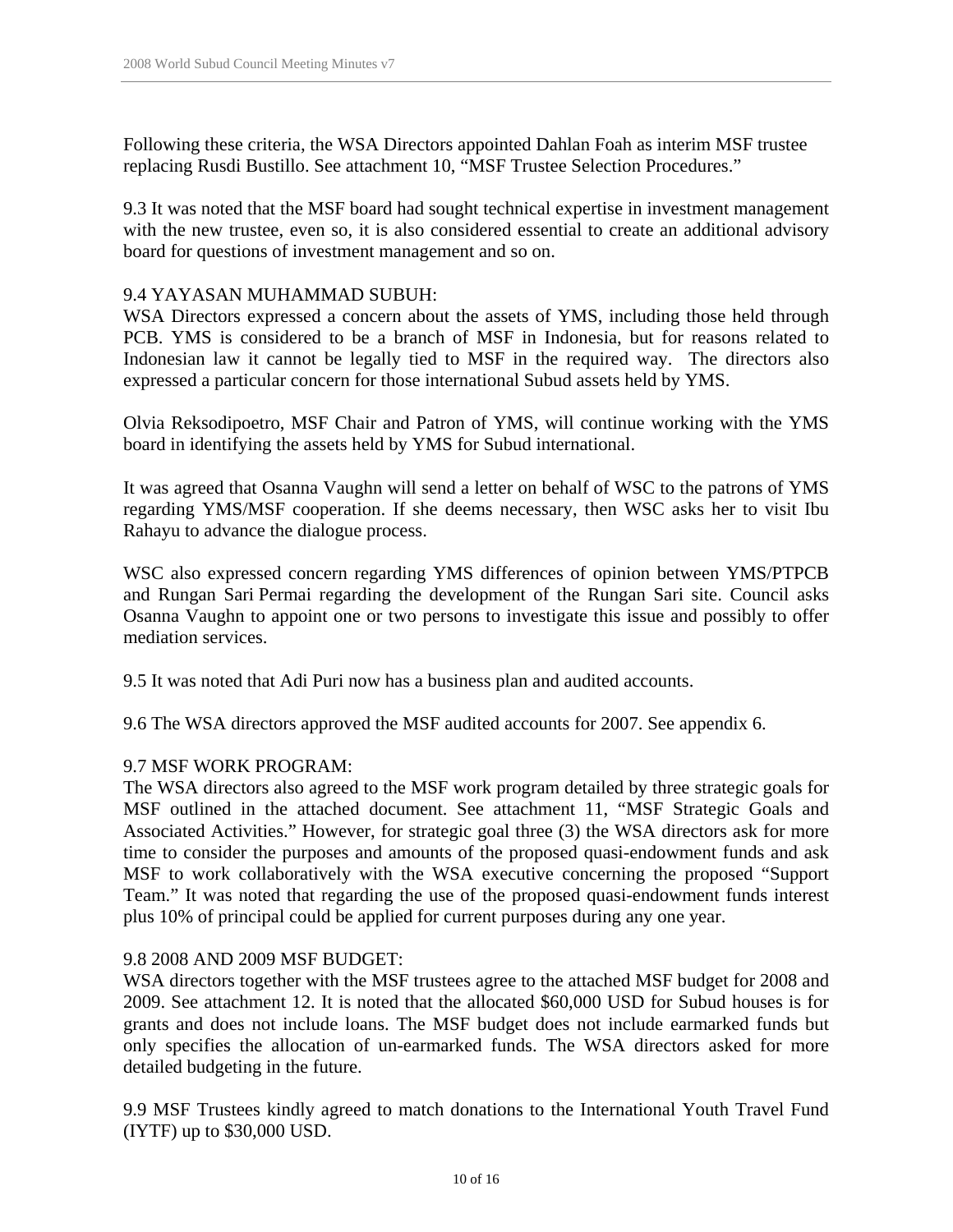## **10. WISMA SUBUD**

Garrett reported on a recent letter from Josephine Bacikin regarding preserving the Wisma Subud complex. WSC supports the coming together of the relevant stakeholders. Osanna Vaughn will send a letter to Pak Haryono and the residents encouraging this process, and to ask the Yayasan Subud and the residents for an agreed action plan. The WSA can only think about the possibility of supporting the preservation of Wisma Subud when the stakeholders involved have an agreed plan of action. The WSA has no funds for the preservation of Wisma Subud at the moment; any funding would require consulting with WSA member countries.

## **11. EXTERNAL RELATIONS**

#### 11.1 EXTERNAL RELATIONS COORDINATOR:

Garrett reported that the WSA executive would appoint a person to coordinate the external relations work of the WSA. A provisional job description of this person is attached. See attachment 13. As well as coordinating the various External Relations activities, this person would also advise on external relation matters such as web sites, brochures, and the WSA Annual Report.

#### 11.2 SUBUD AND THE UNITED NATIONS:

Frederic Richard reported on WSA's participation within Non-Governmental Organizations (NGOs) fora within the United Nations. Susila Dharma International will carry on in the area of international development and the WSA would participate in the area of human rights and freedom, which includes dialogue to improve our knowledge of such fora, while networking and strengthening our contribution. The arrangement whereby all voting would be done jointly by SDIA and the WSA chairperson will continue. Nevertheless, there is still a need to develop clearer policy guidelines. It is noted that SDIA has legal responsibility for maintaining our accreditation with ECOSOC, UNICEF, UN and DPI.

#### 11.3 SUBUD AND INTERFAITH:

Samuel Simonsson reported on Subud's participation in inter-spiritual dialogue including the *Middle East Festival of Spirituality and Peace* (MESP). An important upcoming event is Subud's participation in the *Parliament of World Religions* in December 2009 in Melbourne. Osanna reported that she may make a presentation about Subud at this event. The person appointed by the WSA executive for external relations matters would liaise with Murray Clapham in Australia who, in turn, is the liaison with the POWR organizers.

#### 11.4 SUBUD FORUM:

Frederic Richard reported on the WSA forum. This forum is an experimental program of the WSA in which spaces are created for dialogue with Subud and non-Subud experts on themes relevant to the aims of the WSA. The theme of the first program is development and governance. Bardolf Paul, Rosanna Hille and Frederic Richard conducted research on the theme and on the experience of SD projects in the area. Before the Americas Gathering, meetings were held with SD projects working in this field. The plan is to have a conference on development and governance for Central Kalimantan.

## **12. WSA FINANCE**

#### 12.1 2007 WSA ACCOUNTS:

WSA Directors approved the 2007 audited accounts for the WSA. See appendix 7.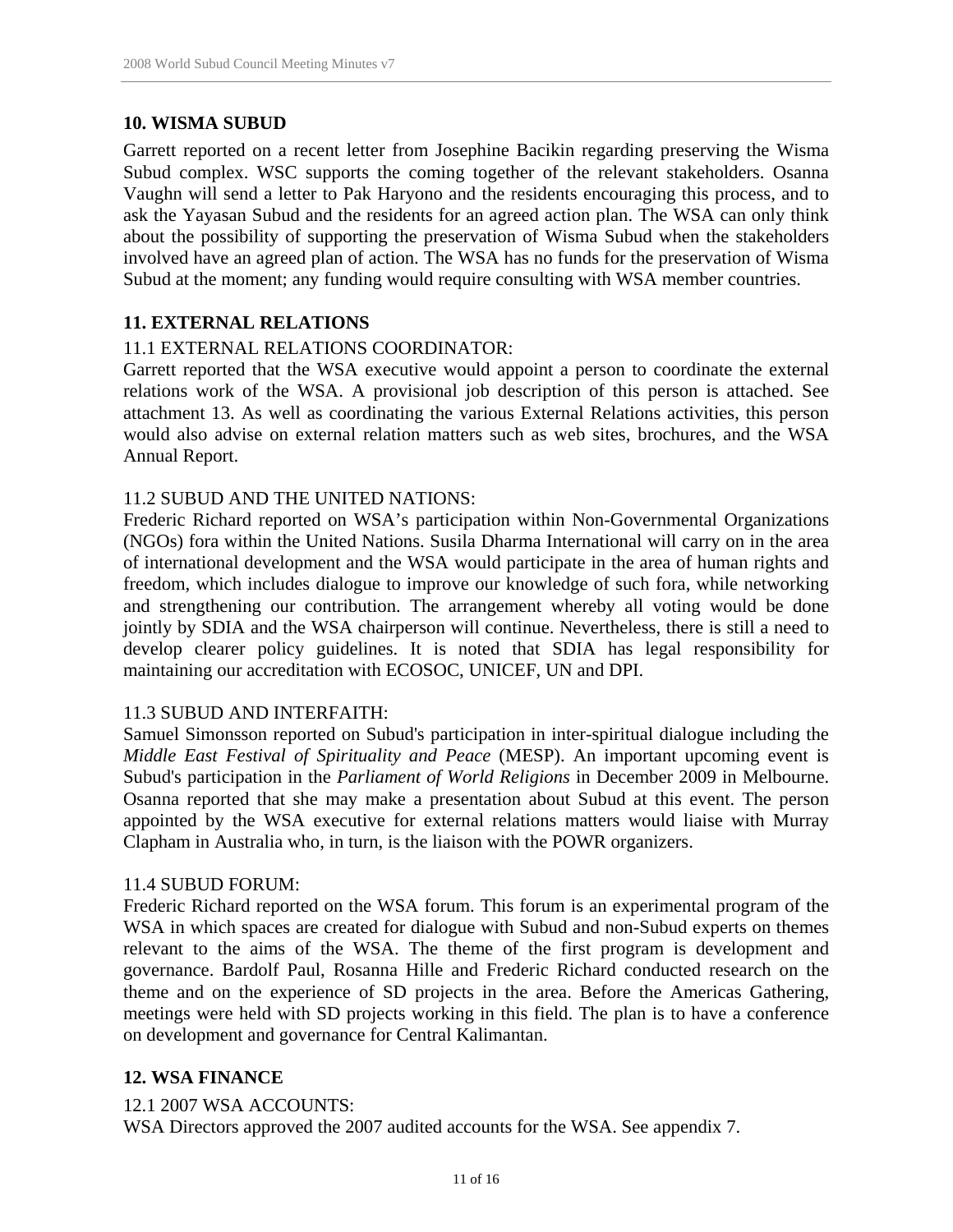#### 12.2 TREASURER'S REPORT:

WSA Directors approved the enclosed treasurer's report with some changes. See appendix 8.

In the second half of 2007 the WSA executive (ISC) agreed to receive, administer and make distributions out of an extra-ordinary earmarked donation. The Board of Directors was not part of this decision-making process.

#### 12.3 2008 WSA BUDGET:

The attached provisional 2008 WSA budget was approved. See appendix 9.

12.4 WSA directors agree that the WSA needs a fund, the terms and condition of which will be proposed by the WSA/MSF relations subcommittee and WSA treasurer. (See minute 9.1) The conditions must specify whether the fund is medium or long term, the asset class and currency exposure policy. Normally this fund would be placed within the MSF but in view of recent turmoil in the markets, the WSA directors agreed to wait on MSF's investment policy and on the formation of the MSF's investment management subcommittee before deciding to place the WSA funds within the MSF.

#### **13. WORLD SUBUD ASSOCIATION ORGANIZATION**

13.1 Council agreed to recommend to WSA that the name "ISC" (International Subud Committee) be dropped and replaced by "WSA executive." WSC agreed that the appointment of the executive at Congress should be carried out in strict accordance of the WSA bylaws whereby the WSA directors present their nominations to the Congress for appointment.

13.2 WSA Directors asked the WSA executive for the following:

- a) Any revenue or expenditure item that is not part of the approved budget needs prior approval of the Board of Directors if it exceeds 10% of the approved budget.
- b) The BoD needs to be informed of any legal activity that commits WSA to amounts larger than 10% of the total budget
- c) The executive needs to ask for approval by the BoD for any paid employment that is not part of the approved budget.
- d) Executive needs to notify BoD of any changes, or developments that could influence the directors' liability.
- e) Executive needs to notify BoD of any possible conflict of interest within the WSC or within other international office holders (e.g. WSA executive).
- f) Executive needs to notify BoD in case of a representation of WSA and give credentials of the person involved and the occasion involved.
- g) Executive needs to inform BoD of across border fundraising activities, well in advance.
- h) Executive needs to ask approval of BoD for projects where WSA participates directly or indirectly.
- i) Executive should communicate with BoD well in advance about the agenda for council meetings to come to a common agenda.

The WSA executive agreed in principle to the request but asked for more time to consider the details.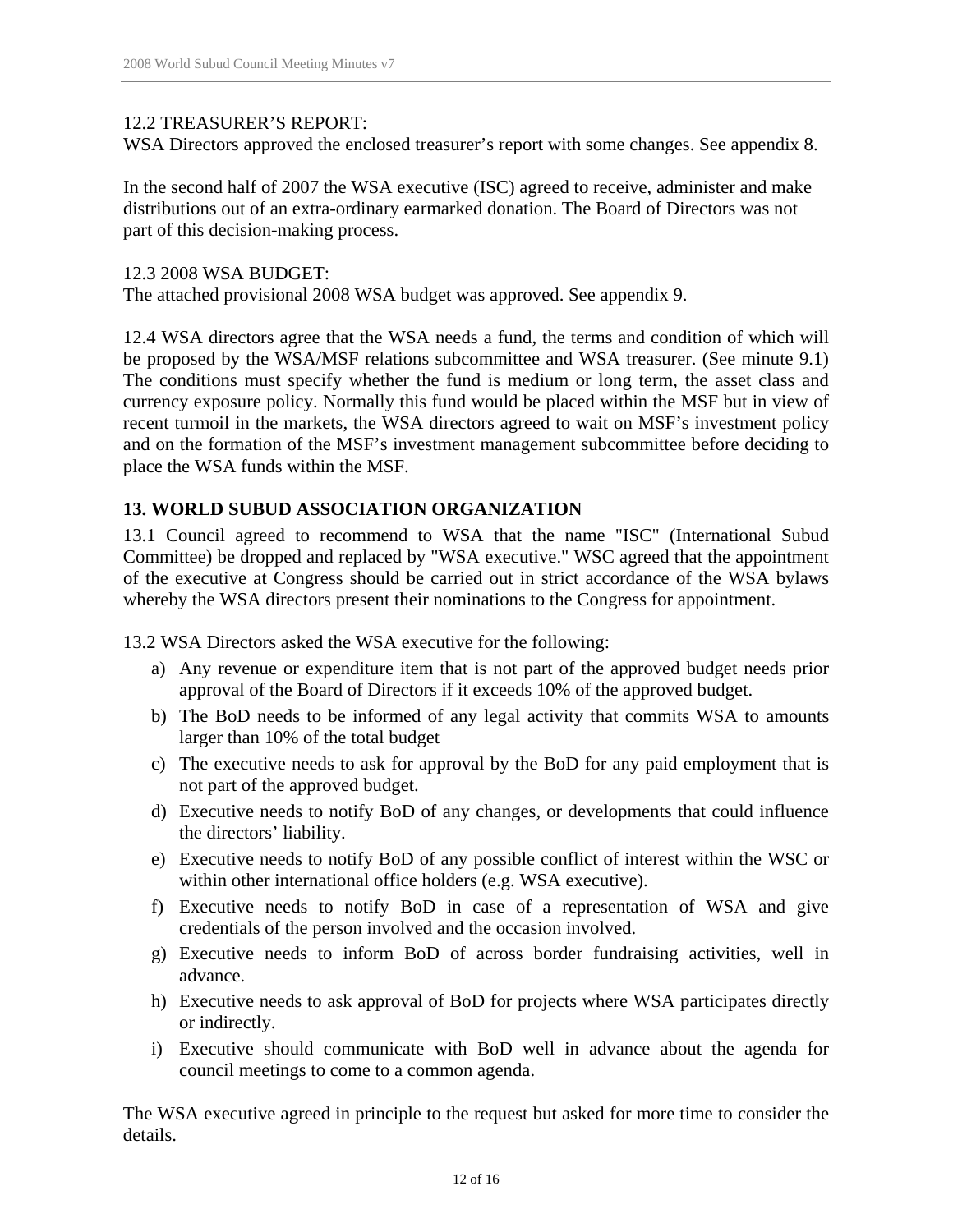The Directors also expressed a need to meet twice a year and include the WSC executive chair.

13.3 It was noted that the work of Zonal Representative involves coordinating within the zone as well as acting as a WSA Director. For some zones this can be a very heavy work load. One solution appropriate to certain zones would be for the Zone Council to empower National Committee Councillors. This would allow the Zonal Representative to concentrate more on WSC work.

#### 13.4 MISSION STATEMENT:

WSA directors undertook an analysis of the aims of the WSA. Some possible discrepancies were noted. The idea that the WSA would provide educational facilities seems too narrow and the idea that the WSA would directly relieve poverty seems to imply direct action on the part of WSA rather than facilitating member's projects. On the other hand, the aims did not seem to include sufficiently clearly the idea of the WSA supporting putting the latihan into practice. It was noted there was a need to distinguish between bylaw changes from policy decisions and it was agreed to form a working group to draft a preliminary mission statement of the WSA and to look at aims and policies arising from the aims. This working group would consist of Osanna Vaughn, Frederic Richard, Valentin Willecke, Mariamah Flores, and Renata Peek.

#### 13.5 BYLAW CHANGES:

The WSC discussed the idea of recommending to Congress the following as a bylaw change: "In its deliberation the Congress will try to seek consensus. By consensus we mean the following: Those who object to a proposal are willing to allow the majority decision to prevail and anyone objecting to a proposal must forward an alternative proposal. If the Congress cannot reach consensus than the chairperson of the WSA has the discretion to call for a vote at which time an 80% majority will prevail." The proposal that the WSC recommend such a change to the Congress was not approved.

Following recommendations of Earl Metheny, a Washington D.C. lawyer, the WSA executive circulated a letter outlining some proposed changes to the WSA bylaws. These changes attempt to fill in gaps in the existing WSA bylaws rather than making organizational changes. Garrett will condense these changes and circulate them again to the WSA directors. Bylaw changes will be circulated to member countries one year before Congress.

#### 13.6 TRAVEL LIABILITY WAIVER:

The executive will produce a liability waiver for WSA officers to sign with regard to WSA travel. It is recommended that all international officers obtain travel insurance for themselves. International officers of the WSA and members of the WSC who travel for Subud work do so as their own choice. It is up to each individual to decide for him or herself what the risks are in visiting a country.

## 13.7 VISITING HELPERS:

The international helpers have decided to finish the "Helpers Without Borders" program. The WSC recognizes the benefit of volunteer helpers visiting groups in a country other than their own, and the international helpers are willing to help facilitate this. However, the feeling should be more of a normal experience for the volunteer helper(s) and the group visited and the approach less formal. The international helpers suggested that a line item be retained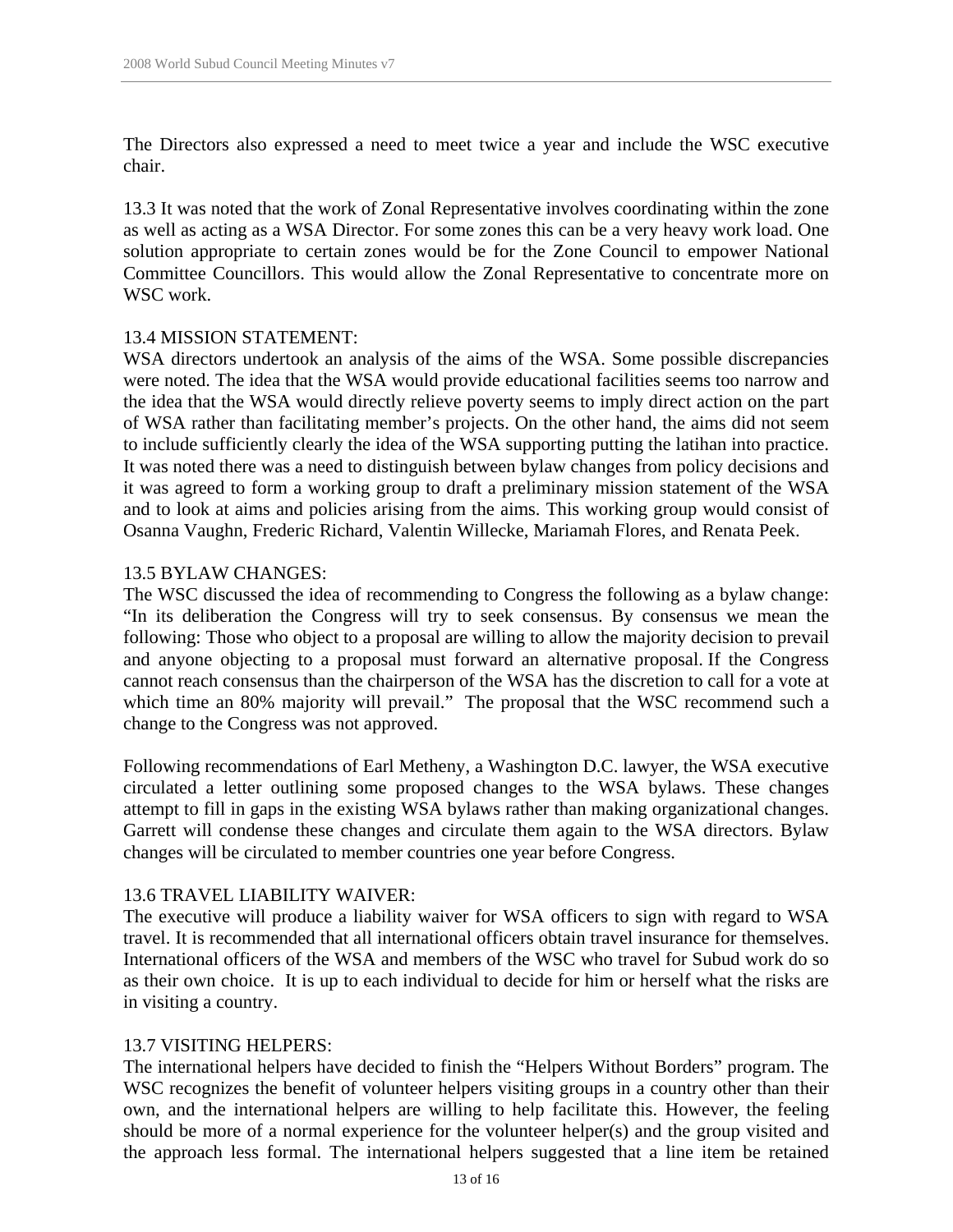within the WSA budget for such helper travel, and that the WSC continue to promote the idea of cross-border helper travel.

#### 13.8 HELPER CARD PROCEDURE:

The International Helpers agreed to a uniform process whereby new helper cards will be distributed. See attachment 14.

## **14. TRANSLATIONS**

Paloma De La Viña reported on an important issue that arose in the recent executive meetings on Spanish translations. The WSA executive does not encourage publications that include excerpts from Bapak and Ibu's talks. However the WSA publication "*On the Subud Way*" contains such excerpts and it was noted that some code corrections and editing are needed. It was agreed that the executive would clarify this issue and, if necessary, bring a recommendation to the WSC.

## **15. WORLD SUBUD ASSOCIATION GOALS FOR 2009**

The World Subud Council agreed to the following goals for 2009:

#### 15.1 STRENGTHENING THE ORGANIZATION:

- a) To have a clear appointment process for all officers at Congress that includes reviewing the relative job descriptions.
- b) To have a preliminary draft mission statement (or broad statement of the purpose of WSA) for the WSA and to review the WSA aims.
- c) To have a clear statement of the WSA director's role
- d) To have a WSA online office and Documentalist site
- e) To have capacity building workshops at Congress for WSA members and officers
- f) To clarify the legal, financial and working relationships between WSA and MSF
- g) To have a clear policy for WSA fundraising
- h) To continue supporting Zone 5/6

## 15.2 ENDEAVORS, PROJECTS AND ENTERPRISES:

- a) To invite Subud members to register their project with the WSA for the purpose of finding new working relationships
- b) To seek input with regard to the SES function and to redefine the role and appointment process for the SES function on the basis of this input.
- c) To launch a third WSA year-long initiative focusing on using one's inner guidance in one's work, endeavors and projects.

## 15.3 USING ONE'S INNER GUIDANCE:

- a) To define WSA experiential workshops for World Congress that facilitate the process of putting one's 'inner guidance' into practice in one's everyday life
- b) To redefine helper/committee working relationships at the 2009 WSC meeting
- c) To develop more cooperation in general in this area
- d) To strengthen International Helper communications to members regarding the need to put inner guidance and the latihan into practice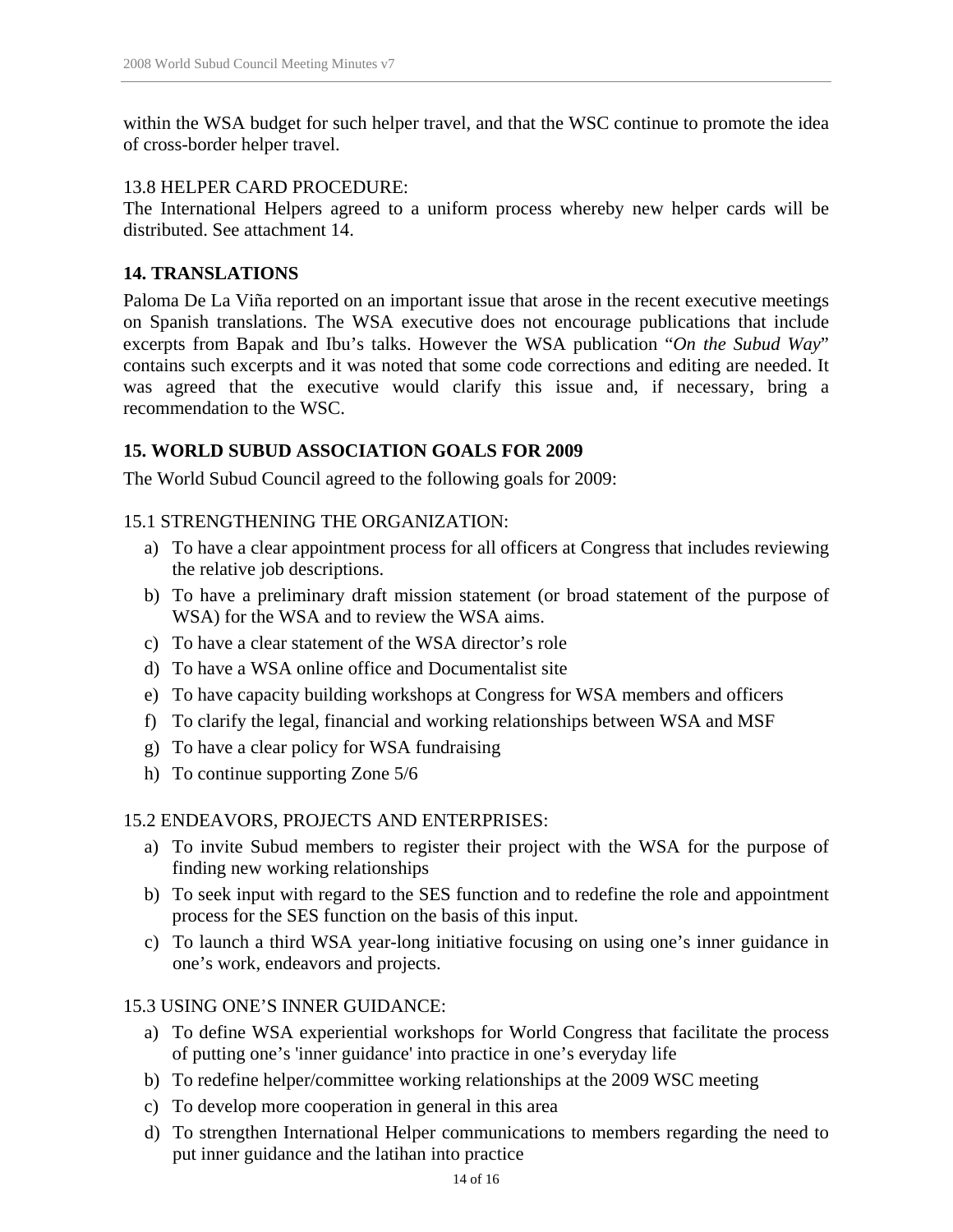## 15.4 COMMUNICATION:

- a) To redefine the WSA web sites Subud.org, Subud.com and Subud.net
- b) To produce a pamphlet on Subud
- c) For WSA to participate actively in the "World Parliament of Religions"

## 15.5 YOUTH:

- a) To fundraise \$30,000 USD for youth travel to Congress
- b) To dialogue with young people to define the support that young people want through the Subud Youth Activities International network
- c) To strengthen the SYA network in Zone 4 (this does not preclude other zones as well)

## 15.6 LEGAL:

- a) To have the *Memorandum of Understanding* signed by most major WSA member countries.
- b) To register the name Subud in the U.S.

## 15.7 WORLD CONGRESS:

To prepare for a successful World Congress for 2010.

## 15.8 FUNDRAISING:

It was agreed that there is a need for more clarity as to the kinds of fundraising that may take place within the WSA as well as the conditions and purposes of such fundraising. WSC formed a working group to formulate these policies. The work group will initially consist of Osanna, Olvia and Sharifin.

It is noted that during the gathering SDIA also developed a set of goals which are attached (attachment 15).

## **16. KALIMANTAN REPORT**

Osanna reported on activities in Kalimantan since the Visioning meeting in March. A bus for the Bina Cita Utama school in Rungan Sari has been purchased, there is an administrator and a married couple came forward as house parents, to name a few.

## **17. 2007 COMPACT WORLD SUBUD COUNCIL MEETING MINUTES**

Minutes from the 2007 World Subud Council meeting in Ascot, UK, were approved with the change to minute 8.5 and 12. See attachment 16. The World Subud Council should note changes to meeting minutes within two weeks of distribution.

## **18. 2009 WORLD SUBUD COUNCIL MEETING**

There is an intention to hold a compact WSC meeting in 2009, possibly during a combined Zone 3 and 4 meeting.